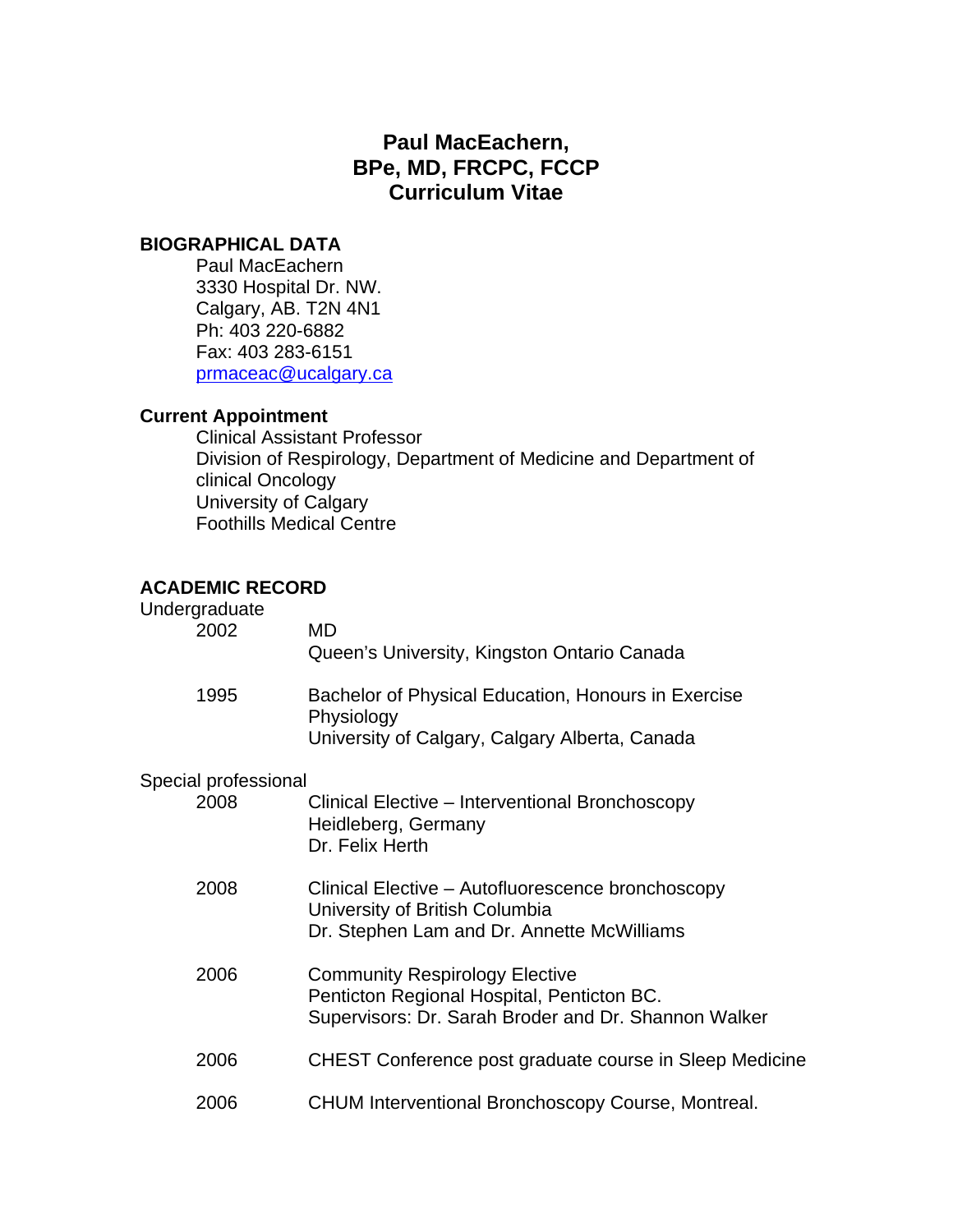- 2006 Biostatistics Workshop, University of Calgary
- 2006 Difficult Airway Management Course, University of Calgary
- 2004 European Respiratory Society conference post graduate course. Exercise Testing Interpretation

#### Graduate and post-doctoral

- 2007-2008 Advanced Fellowship in Interventional Pulmonology University of Calgary Supervisor: Dr. Alain Tremblay
- 2005-2007 Fellowship in Respiratory Medicine. University of Calgary. Program Director: Dr. Karen Rimmer
- 2002-2005 Internal Medicine Residency Training Program, University of Calgary Co-Chief Resident: 2004-2005

#### Licensure, certification and boards

| 2007 | Fellow Royal College Physicians of Canada, Respirology                          |
|------|---------------------------------------------------------------------------------|
| 2007 | Animal Care Certificate. University of Calgary Animal<br><b>Resource Centre</b> |
| 2006 | Fellow Royal College Physicians of Canada, Internal<br>Medicine                 |
| 2003 | Licentiate of the Medical Council of Canada                                     |
| 2002 | <b>Advanced Cardiac Life Support</b>                                            |

#### **AWARDS AND DISTINCTIONS**

2008 Gold Star resident teaching award for clinical correlation teaching in Respiratory course. U of C 2010 Medical Class 2004 "Excellent Teaching in Clinical Clerkship" as voted by U of C Medical class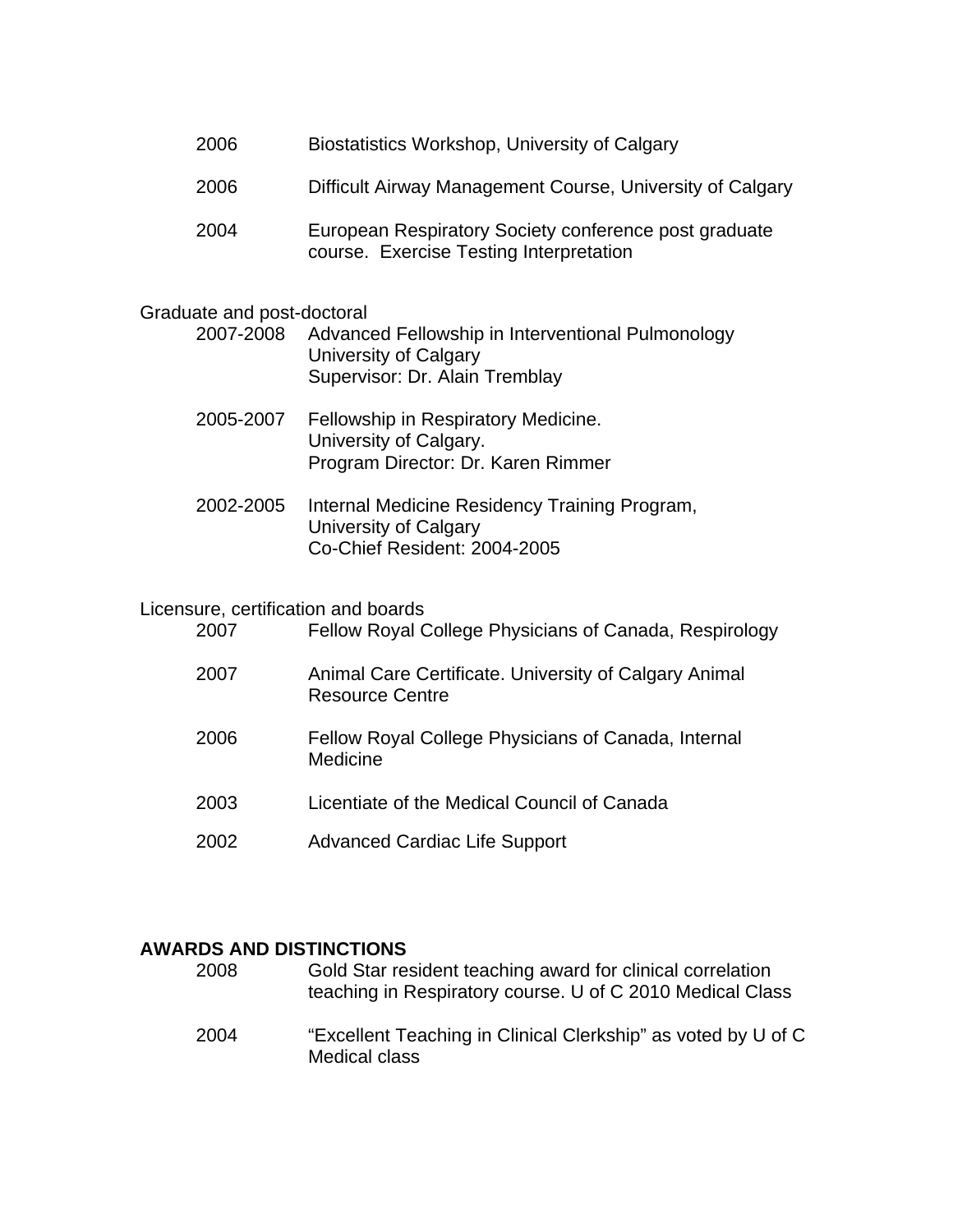- 2002 Milkes Medal for top student in graduating medical class in Obstetrics and Gynecology Queen's University, Kingston Ontario
- 1993-1995 Dean's List Faculty of Physical Education University of Calgary

# **ACADEMIC APPOINTMENTS**

Present Clinical Assistant Professor Department of Medicine, Division of Respiratory Medicine and Department of Medical Oncology University of Calgary

## **EDUCATIONAL ACTIVITIES**

Undergraduate

| 2010 | Evaluations Coordinator. Cardiorespiratory Course, U of C                          |
|------|------------------------------------------------------------------------------------|
|      | 2012 Medical Class                                                                 |
| 2009 | Clinical Clerkship Educator. Bedside teaching, U of C 2010<br><b>Medical Class</b> |
| 2009 | Examiner. Clerkship Certifying OSCE                                                |
| 2009 | Examiner. Internal Medicine Clerkship Formative OSCE                               |
| 2009 | Preceptor for clinical core: Small group bedside physical<br>exam teaching.        |
| 2009 | Small Group Teaching, Respiratory Program. U of C Medical<br>School                |
| 2008 | Examiner. Internal Medicine Clerkship Formative OSCE                               |
| 2008 | Clinical Clerkship Educator. Bedside teaching, U of C 2009<br><b>Medical Class</b> |
| 2008 | Small Group Teaching, Respiratory Program. U of C Medical<br>School                |
| 2008 | Preceptor for clinical core: Small group bedside physical<br>exam teaching.        |
| 2007 | Small Group Teaching, Respiratory Program. U of C Medical<br>School                |
| 2007 | Preceptor for clinical core: Small group bedside physical<br>exam teaching.        |
| 2006 | Small Group Teaching, Respiratory Program. U of C Medical<br>School                |
| 2006 | Preceptor for clinical core: Small group bedside physical<br>exam teaching         |
| 2005 | Small Group Teaching, Respiratory Program. U of C Medical<br>School                |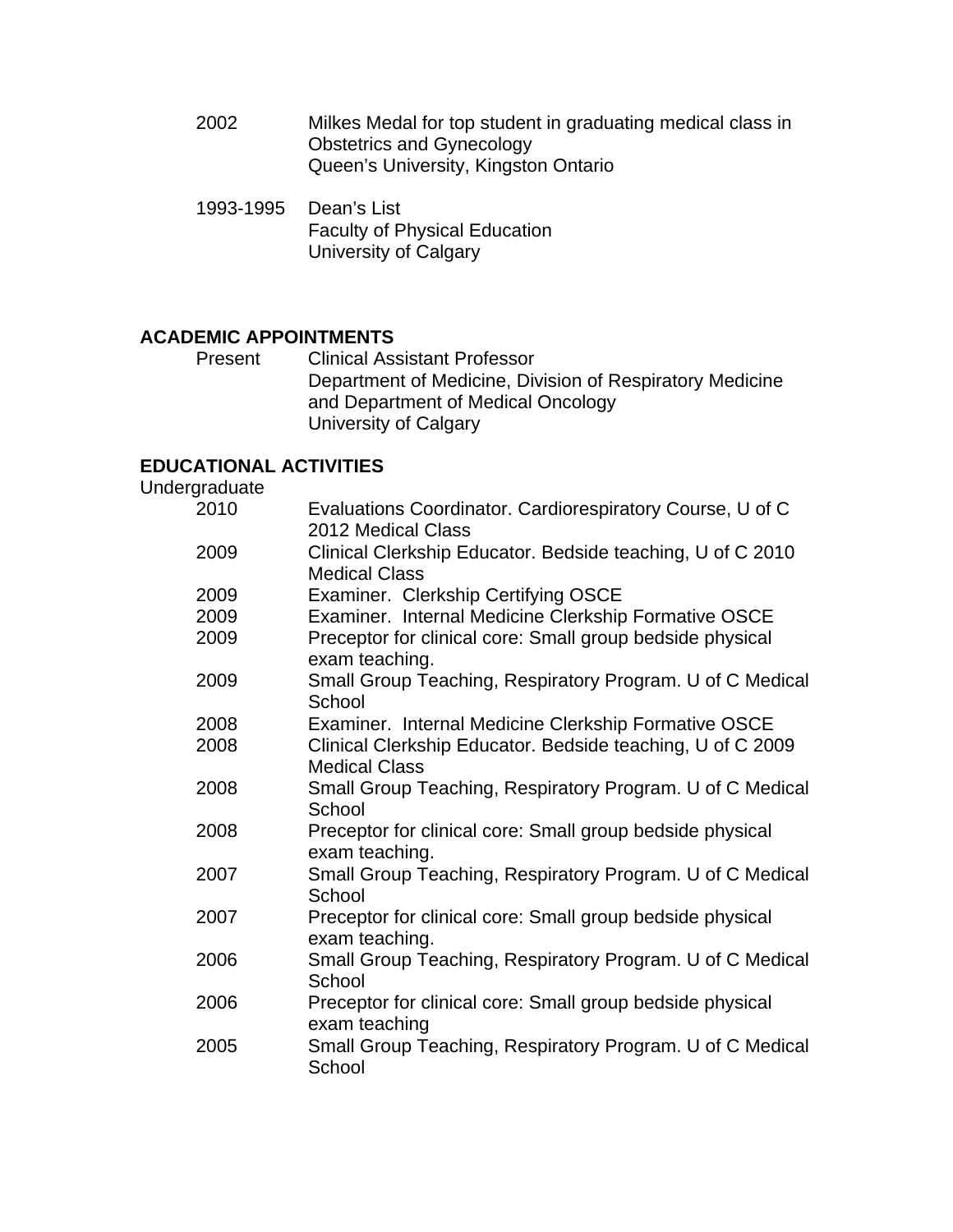Graduate (course and student supervision)

- 2009 Examiner. Pulmonary Fellowship oral exam
- 2008 Examiner. Internal Medicine R2 OSCE
- 2008 Examiner. Internal Medicine R4 OSCE
- 2006 Precepted Internal Medicine "Pizza and Papers" journal club

Postgraduate (research and clinical fellows)

- 2009 Presenter: Interventional Pulmonary Medicine Academic half-day
- 2009 Co-Supervisor. Dr. Alex Chee. Interventional Pulmonary medicine fellow
- 2008 Presenter. Interventional Pulmonary Medicine Academic half-day.
- 2008 Co-supervisor. Dr. Chris Hergott. Interventional Pulmonary Medicine Fellow.

|  |  | Continuing medical education |
|--|--|------------------------------|
|--|--|------------------------------|

| 2009 | Faculty – Endobronchial Ultrasonography Course – |
|------|--------------------------------------------------|
|      | University of Calgary, Feb 19-20, 2009.          |
| 2008 | Faculty – Endobronchial Ultrasonography Course – |
|      | University of Calgary, Feb 20-21, 2008.          |

## **ADMINISTRATIVE RESPONSIBILITIES**

#### **Departmental**

- 2009 Tracking of divisional Maintenance of Certification Credits for Divisional clinical rounds
- 2008 Tracking of divisional Maintenance of Certification Credits for Divisional clinical rounds

## **Faculty**

- 2009 Member: Internal Medicine Clerkship Committee
- 2008 Member: Internal Medicine Clerkship Committee

## **University**

 2004-2005 Co-Chief Resident. University of Calgary Internal Medicine Residency Training Program.

## Regional Health Authority

#### Hospital

2008 Respiratory Working Group member.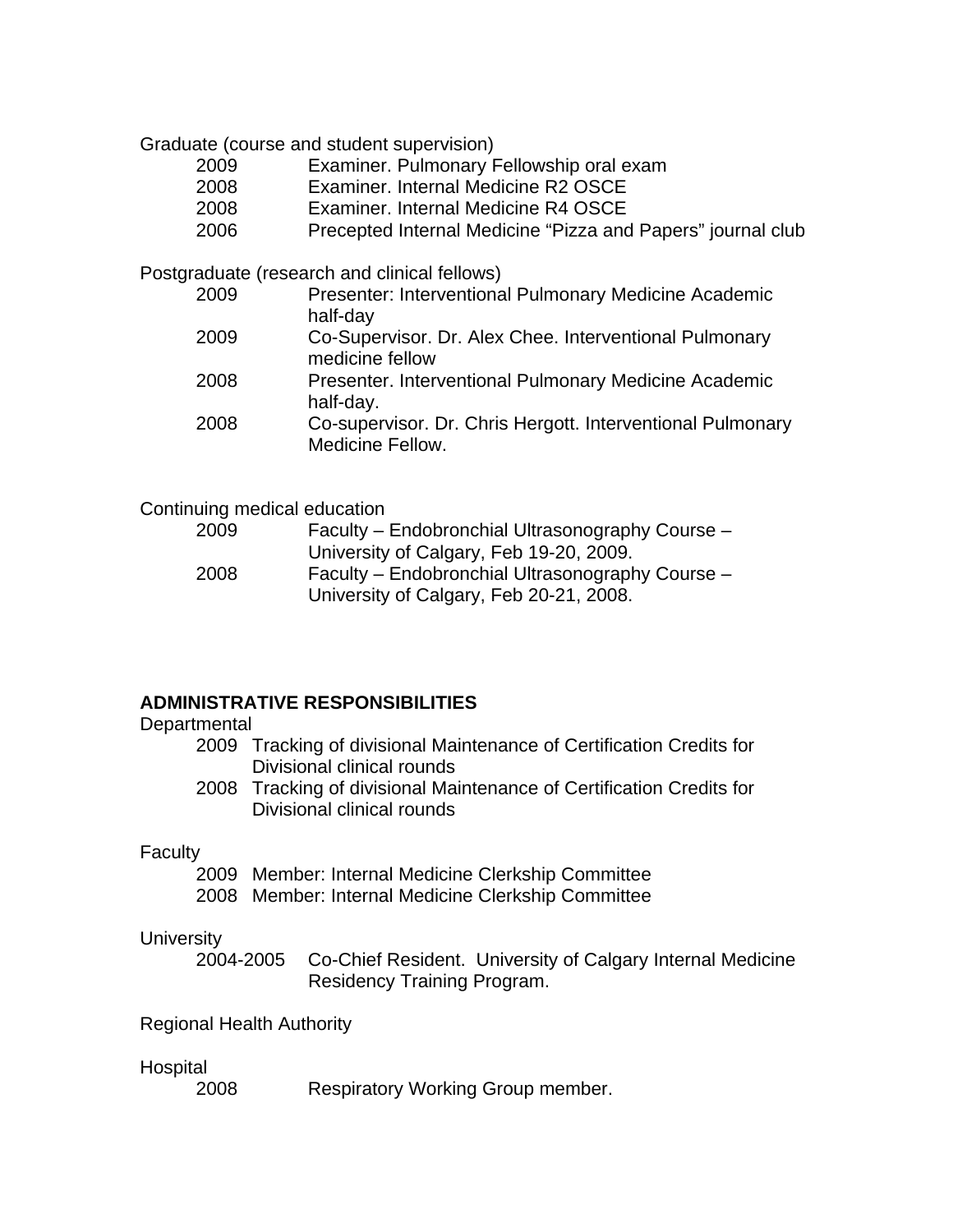## **PROFESSIONAL ACTIVITIES**

Membership in professional and learned societies.

-College of Physicians and Surgeons of Alberta

-American College of Chest Physicians, Fellow

-American Thoracic Society, member

-Canadian Thoracic Society, member

-Alberta Medical Association, member.

-Canadian Medical Association, member

 -American Association for Bronchology, member 2008-present -World Association for Bronchology, member 2008-present

Professional service

| 2007 | Peer reviewed article for Respiration.           |
|------|--------------------------------------------------|
| 2008 | Peer reviewed article for Journal of Bronchology |
| 2009 | Peer reviewed article for Journal of Bronchology |
| 2009 | Peer reviewed article for Respiration            |

# **RESEARCH PROJECTS AND SUPPORT**

- 2009-2010 Phase I/II Study of Fractionated Stereotatic Radiotherapy for Medically Inoperable Non-Small Cell Lung Cancer: Bronchoscopy and Fiducial Marker Placement. *Principle Investigator*: Dr. Harold Lau *Co-investigators*: Dr.'s Gerald Lim, Elizabeth Kurien, Steve Angyalfi, Zsolt Gabos, Alain Tremblay, David Stather, **Paul MacEachern**
- 2009-2010 Bronchoscopic Approach to the Peripheral Lung Nodule. An Alternative Approach Using Peripheral Endobronchial Ultrasonography and Electromagnetic Navigation Bronchoscopy. *Principle Investigator*: David Stather *Co-investigators*: Dr. Alain Tremblay and Dr. **Paul MacEachern**
- 2008-2013 Early Detection of Lung Cancer A Pan-Canadian Study *Principle Investigator*: Stephen Lam (University of British Columbia) and Ming-Sound Tsao (University of Toronto)  *Local Principle Investigator:* Alain Tremblay *Co*-investigators: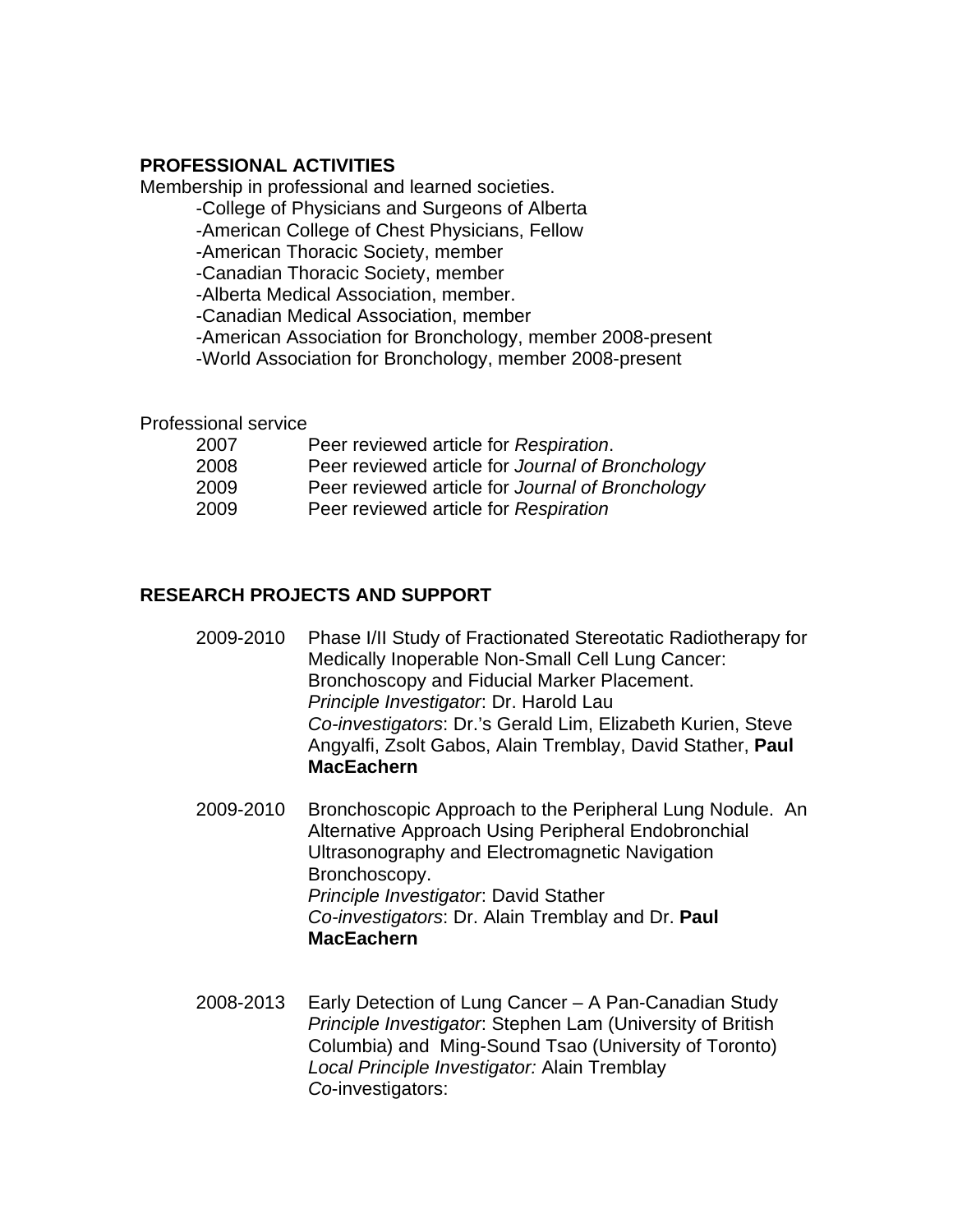*-*British Columbia: Annette McWilliams, John Mayo, Don Sin, Mark Elwood, Stuart Peacock, Richard Finley.

-Calgary:Paul Burrowes, **Paul MacEachern**

-Brock University: Martin Tammemagi

 -Princess Margaret Hospital, University of Toronto: Heidi Roberts, Frances Shepherd, Geoffrey Liu, Kam Sophrati; John Thenganatt; Natasha Leighl

 -McMaster University: John Goffin, Serge Puksa, , Lori Stewart, Bill Evans

 -University of Ottawa: Glen Goss, Garth Nicholas, Jean M Seely, Kayvan Amjadi

 -U de Laval: Simon Martel, Francis Laberge, Michel Gingras -Dalhousie University: Michael Johnston, Daria Manos  *Funder*: Terry-Fox Research Institute, \$700,000

2008-2010 Screening for Lung Cancer with Induced Sputum: Optimizaion of Sputum Preparation. *Principle investigator*: Dr. Margaret Kelly *Co-investigators*: **Paul MacEachern**, Moosa Khalil, Vincent Falk, Richard Leigh, *Funder*: Calgary Laboratory Services. \$8000 (received)

 2007-2008 The use of Optical Coherence Tomography Examination to identify the Structural Changes of Airway Remodeling in Asthma: A pilot study. *Principle investigator*: Dr. Alain Tremblay. *Co-investigators*: **Paul MacEachern**, Richard Leigh, Francis Green, David Stather. *Funder*: Jack-McKenzie Memorial Fund. \$2500 (received)

- 2006-2008 Endobronchial Ultrasonography in the Diagnosis of **Sarcoidosis**  *Principle Investigator:* Alain Tremblay *Co-investigators:*,David Stather, **Paul MacEachern**, Stephen Field, Moosa Khalil.
- 2005-2008 Vitamin D Deficiency and Tuberculosis in an Immigrant Population. Case control study currently underway. *Principle Investigator*: Dina Fisher *Co-investigators*: **P. MacEachern,** R. Cowie *Funder*: Astra-Zeneca (\$20,000, received)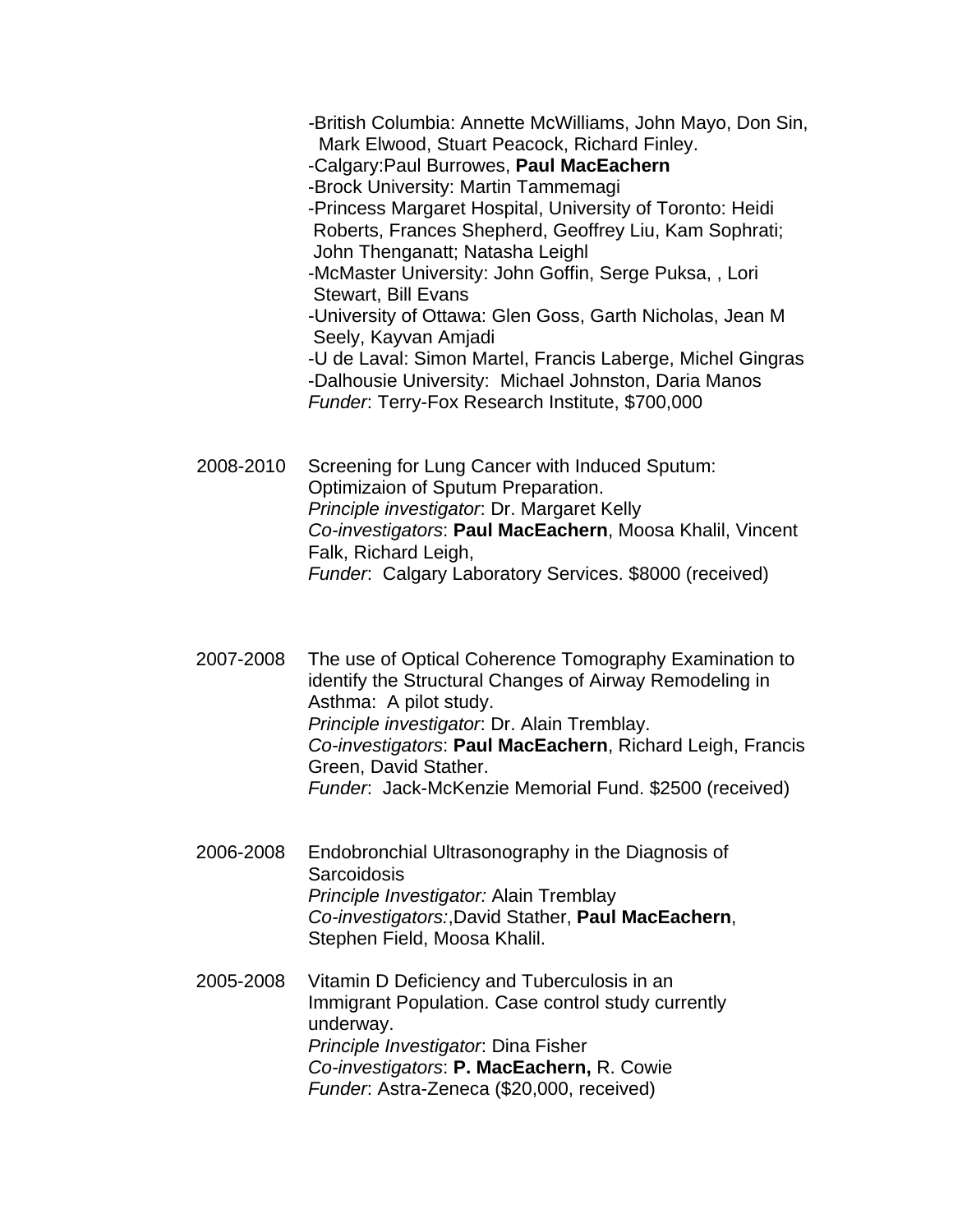#### **INVITED ADDRESSES**

#### **Regional**

- 1. Peter Lougheed Centre Respiratory Education Day. "Lung Cancer" Oct 23, 2008
- 2. Foothills Medical Centre Respiratory Education Day. "Lung Cancer" April 1, 2009
- 3. Medical Grand Rounds. Calgary Health Region. "Lung cancer screening". Nov 18, 2008.
- 4. Tom Baker Cancer Centre. Breathing Life into Lung Cancer days. "Special Interventions for Lung Cancer Patients. Oct. 30, 2009

## **PUBLICATIONS/PRESENTATIONS**

#### Peer reviewed manuscripts

**MacEachern, P**., J Peter Giannoccaro, Sameer Elsayed, Ronald R Read, Kevin Laupland. "A Rare Case of Pleuropulmonary Infection and Septic Shock associated with *Enterococcus faecium* Endocarditis". *Journal of Infection*. 2005, 50:84-88.

 MacIntosh, B.R., **P. MacEachern**. "Paced Effort and All-Out 30-Second Power Tests". *International Journal of Sports Medicine*. 1997. 18:594-599.

Tremblay, D. Stather, **P. MacEachern**, M. Khalil, S. Field. A Randomized Controlled Trial of Standard versus Endobronchial Ultrasonography Guided Transbronchial Needle Aspiration in Patients with Suspected Sarcoidosis. *CHEST.* 2009.136:340-346.

Non-peer reviewed manuscripts

Books, chapter

 2009**Paul MacEachern**, Dave Stather, Alain Tremblay. Tunnelled pleural catheters. In Interventional Pulmonary Medicine. 2<sup>nd</sup> ed. J. F. Beamis, P. Mathur, A. C. Mehta eds.